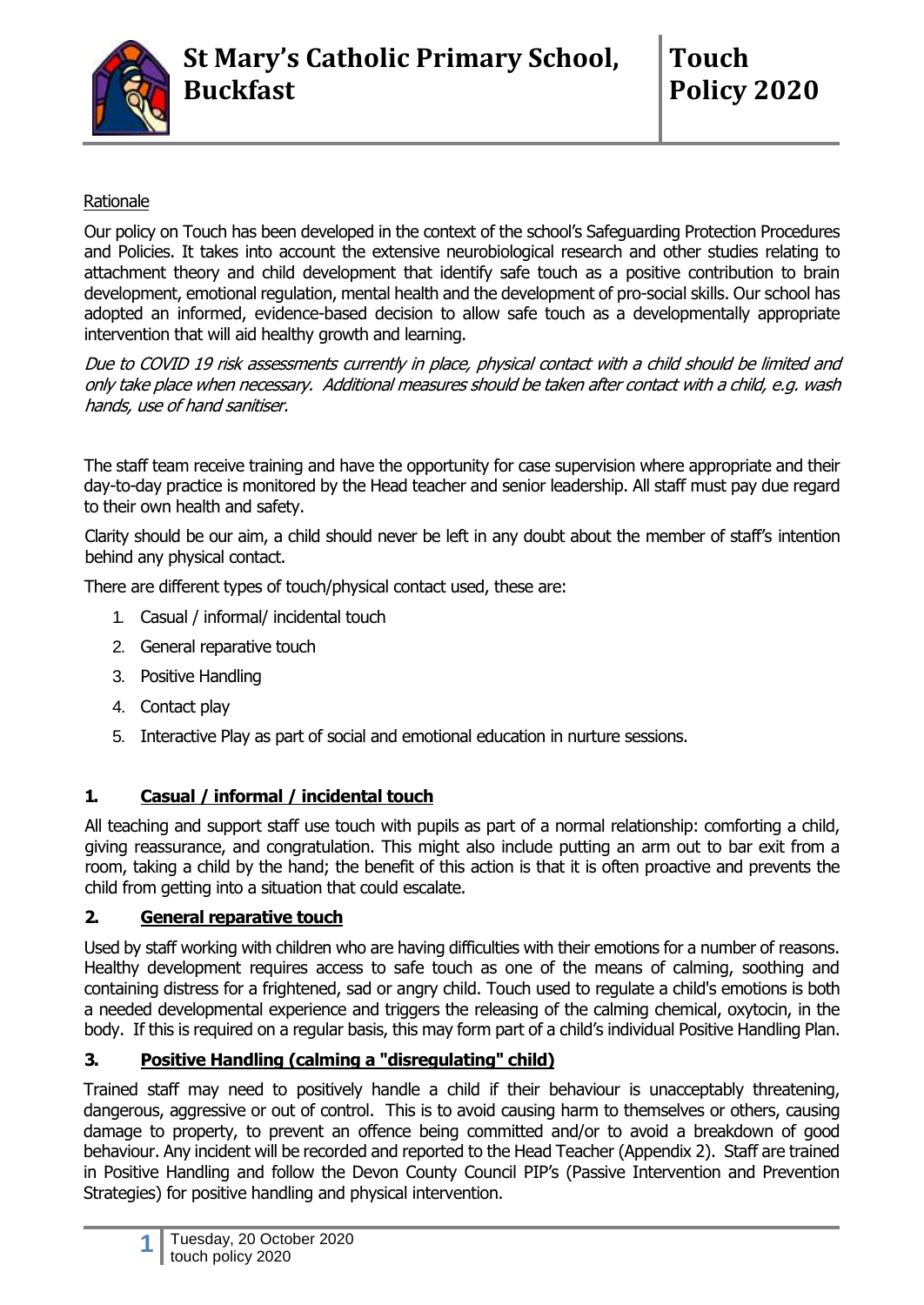Pupils who may have to be calmed in this manner may already have been identified and had a Positive Handling Plan written for them (Appendix 1). After a Positive Handling incident there will be a de-brief with the pupil and with the staff concerned (Appendix 2). It is a legal requirement for a written report to be given to the pupil's parents as soon as practicable after the incident.

There maybe some occasions where, for reasons of safety a child maybe touched e.g. near a busy road.

Teachers and authorised school staff have a statutory power to use force in certain circumstances. Section 93 of the Education and Inspections Act 2006 states that school staff can use "reasonable force" to prevent or to stop a pupil from committing an offence, injuring him/herself or others, damaging property or behaving in a way detrimental to good order and discipline in the school. The use of force is "reasonable" if the circumstances of the particular incident warrant it, and the degree of force is in proportion to the seriousness of the situation and the consequences the intervention is intended to prevent. Force should, wherever possible, be avoided and when necessary it must be used in ways that maintain the safety and dignity of all concerned.

#### **4. Contact play**

Used by staff taking the role similar to a parent in a healthy child/parent relationship. This could include playing 'tag' with a child.

#### **5. Interactive Play as part of social and emotional provision (e.g. nurture groups, play therapy)**

This structured play is under close supervision by staff with selected children to support their social and emotional development.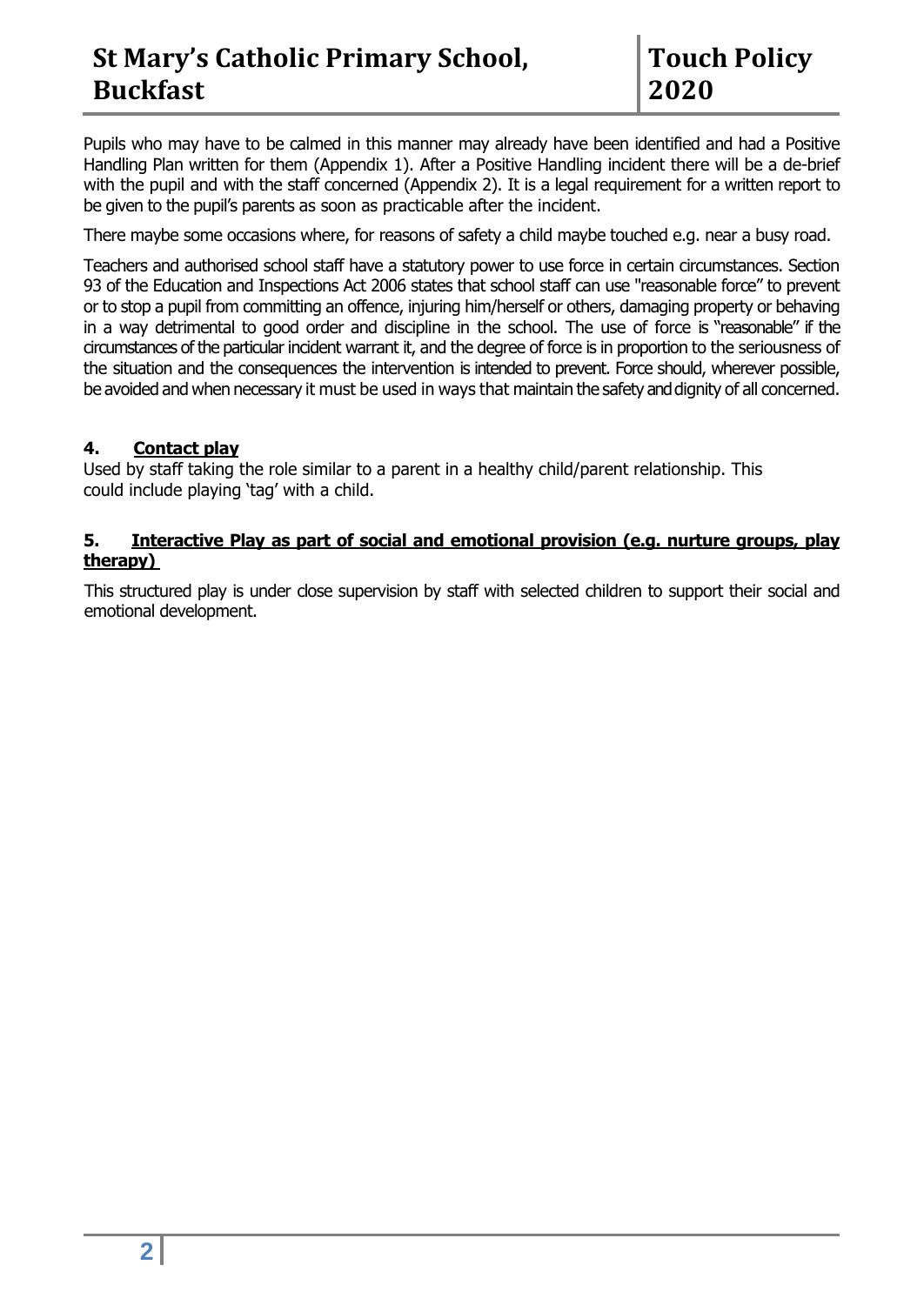#### **Appendix 1**

### **Positive Handling Plan**

#### **Name Class: Date:**

|  | Jiass: |  |
|--|--------|--|
|  |        |  |
|  |        |  |

**Behaviours/situations likely to result in Positive Handling:** What is the behaviour? When does it occur? Where does it occur?

## **Strategies to use where possible before physical intervention:**

| Give time   | Clear<br>instruction | Give a count                                 | Instruct other<br>pupils        | Remove<br>stimulus |
|-------------|----------------------|----------------------------------------------|---------------------------------|--------------------|
| Give space  | <b>Distraction</b>   | <b>State</b><br>alternatives<br>consequences | Praise<br>partial<br>compliance | Time out           |
| Talk calmly | Reassure/remind      | staff<br>Other<br>intervene                  | Repeat<br>request               | Other              |

#### **Possible Positive handling strategies**

| Lap over | Safe<br>wrist<br>hold | Safe<br>wrist<br>hand hold | Safe<br>double<br>wrist hold |  |
|----------|-----------------------|----------------------------|------------------------------|--|
| Sitting  | Kneeling              | Standing                   | Shield                       |  |

# **Medical condition that should be taken into account:**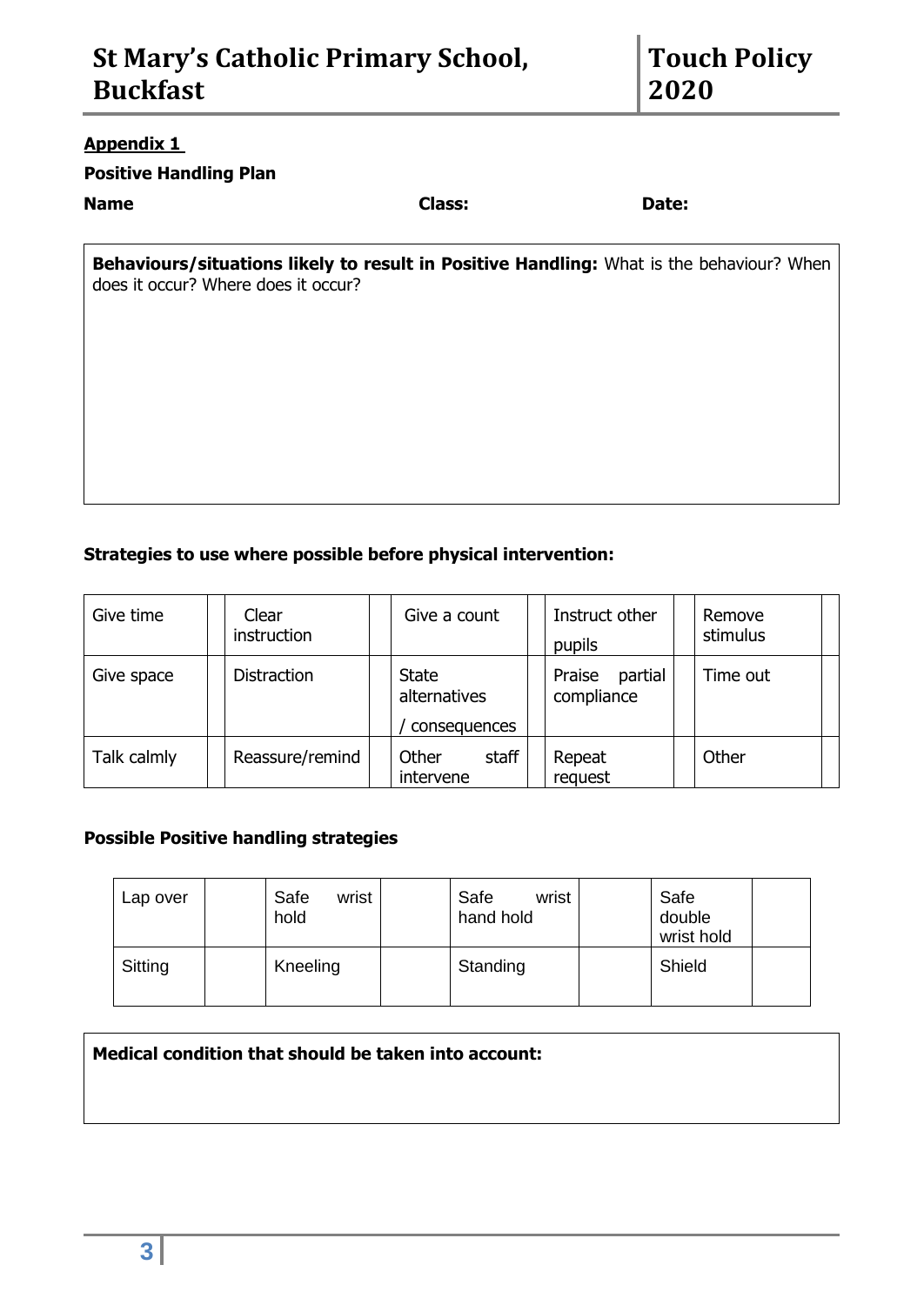| <b>Notes:</b>       |  |
|---------------------|--|
|                     |  |
|                     |  |
|                     |  |
| <b>Signatures:</b>  |  |
|                     |  |
|                     |  |
|                     |  |
| <b>Review Date:</b> |  |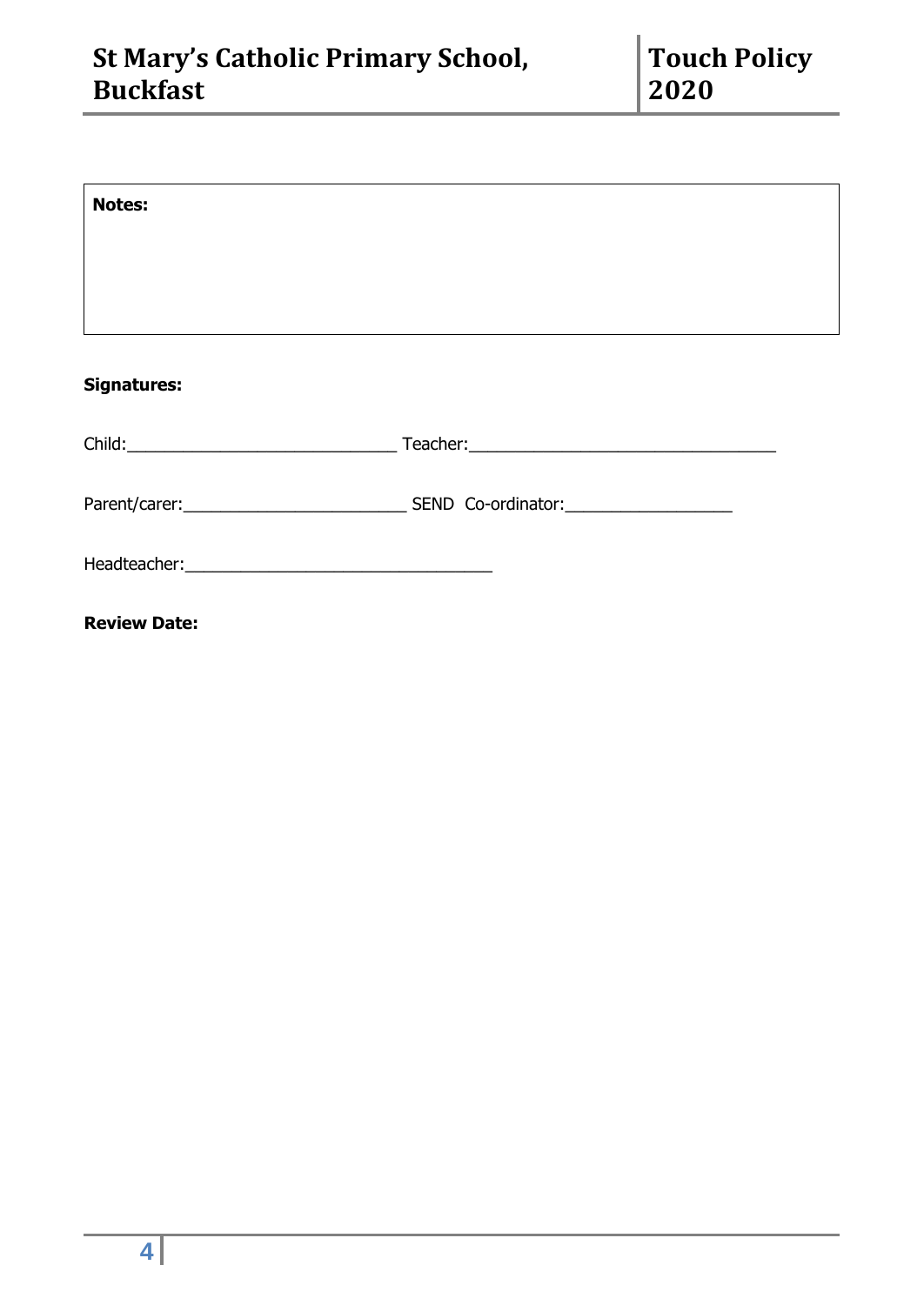#### **Appendix 2**

### **Positive Handling Plan Incident Report**

*IT IS A LEGAL REQUIREMENT THAT THE PARENT RECEIVES A COPY OF THIS REPORT AS SOON AS IS PRACTICABLE AFTER THE INCIDENT*

|           | $\overline{\text{Class}}$ | Date |
|-----------|---------------------------|------|
|           |                           |      |
| Location: |                           |      |

What led up to incident?

What steps did you take to de-escalate situation (tick all which apply)?

| Give time   | Clear<br>instruction | Give a count                                 | Instruct other<br><b>Pupils</b> | Remove<br>stimulus |
|-------------|----------------------|----------------------------------------------|---------------------------------|--------------------|
| Give space  | <b>Distraction</b>   | <b>State</b><br>alternatives<br>consequences | Praise<br>partial<br>compliance | Time out           |
| Talk calmly | Reassure/remind      | staff<br>Other<br>intervene                  | Repeat<br>request               | Other (state)      |

Brief factual summary of what exactly happened?

Start time \_\_\_\_\_\_\_\_\_\_\_ End time \_\_\_\_\_\_\_\_\_\_\_\_\_\_